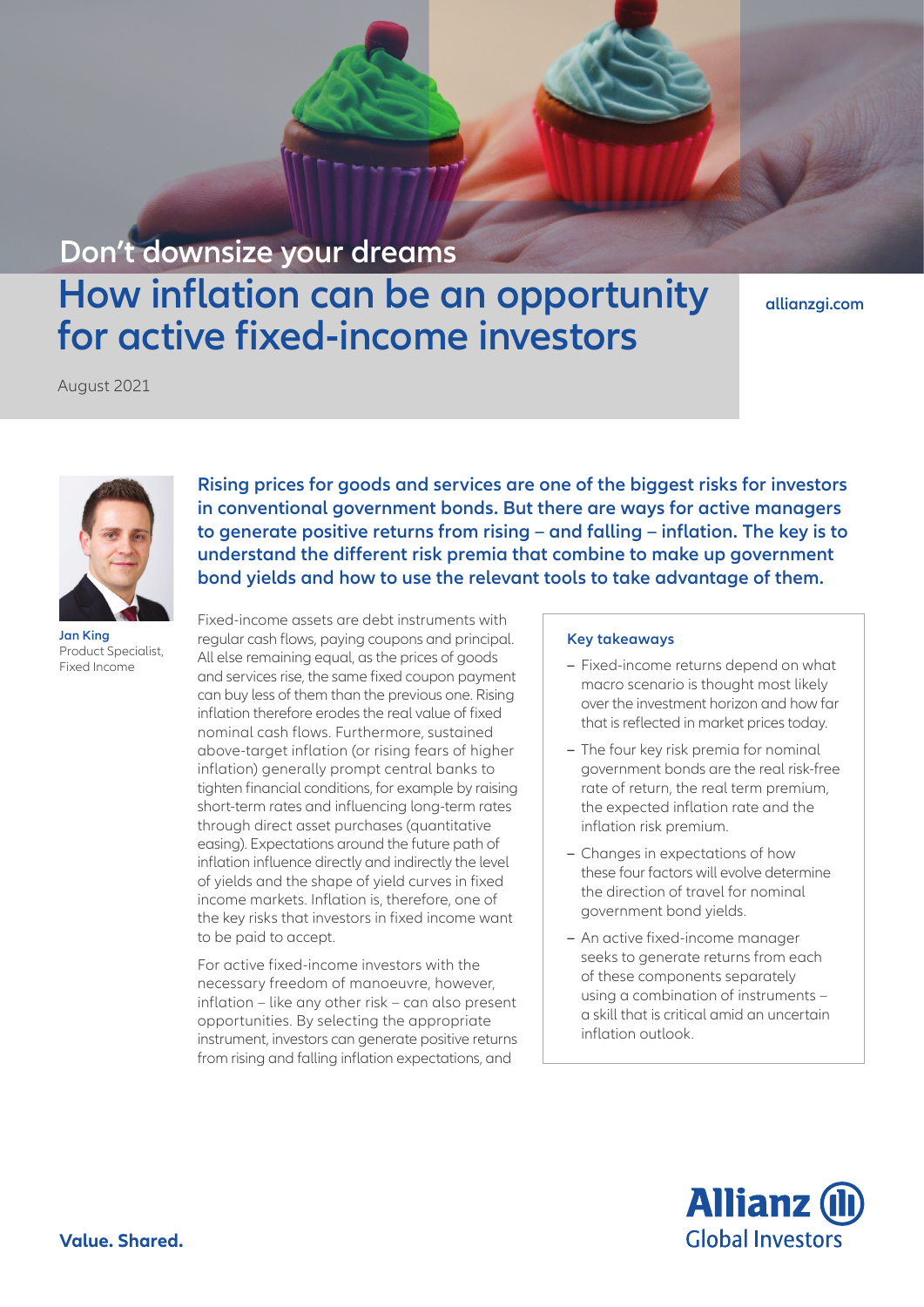from realised inflation that is higher or lower than expected by the market. The key questions investors need to answer are:

**1.** What is currently priced in by the market relative to their own fundamental expectations – in other words: are current risk premia over- or under-compensating actual inflation risks?

#### **"Yield" does not equal "return" in fixed income**

In fixed income, it is necessary to differentiate between the yield to maturity (or yield to worst: the lowest potential yield) of a bond, and its total return over a certain holding period. The yield to maturity is the bond's expected return assuming it is held until maturity (or its call date), when capital is repaid at par value (or a specified call price).

However, during the lifetime of a bond, both yields and prices will fluctuate. Yield moves inversely to bond prices. If a bond's price rises, its yield will fall. In other words: a bond whose yield is falling appreciates in value, and vice versa.

The total return of a bond includes both coupon payments received during the holding period as well as the change in the price of the bond. Returns over a specific holding period can differ significantly from the yield-to-maturity, and a higher yield does not necessarily indicate a better return. Conversely, a bond may have a negative yield to maturity and yet generate a positive return over a certain holding period. It all depends on what scenario we think is most likely over our investment horizon and the extent to which that is currently reflected in the price.

#### **Low yield, high return: 10y bunds in 2014**



**2.** How will inflation expectations evolve over the period in question, and what are the most likely implications for the economy and central bank policy?

To answer these questions and arrive at appropriate active positioning, we need to look at the different risk premia represented by government bond yields.

#### **The yield/price inverse relationship**



For illustrative purposes only. Source: Allianz Global Investors

While it serves as a gauge to compare valuations of bonds, the **yield-to-maturity is not a reliable predictor of performance** (or total return) of a fixed-income investment over a certain holding period.

Finally, the yield to maturity concept also assumes that coupon payments (which the investor receives at a later stage during the lifetime of the bond) can be reinvested at **the original yield to maturity** until the bond matures.

#### **High yield, negative return: US CCC in 2015**



Source: Allianz Global Investors, Bloomberg, BoAML. This is no recommendation or solicitation to buy or sell any particular security. Past performance is not a reliable indicator of future results.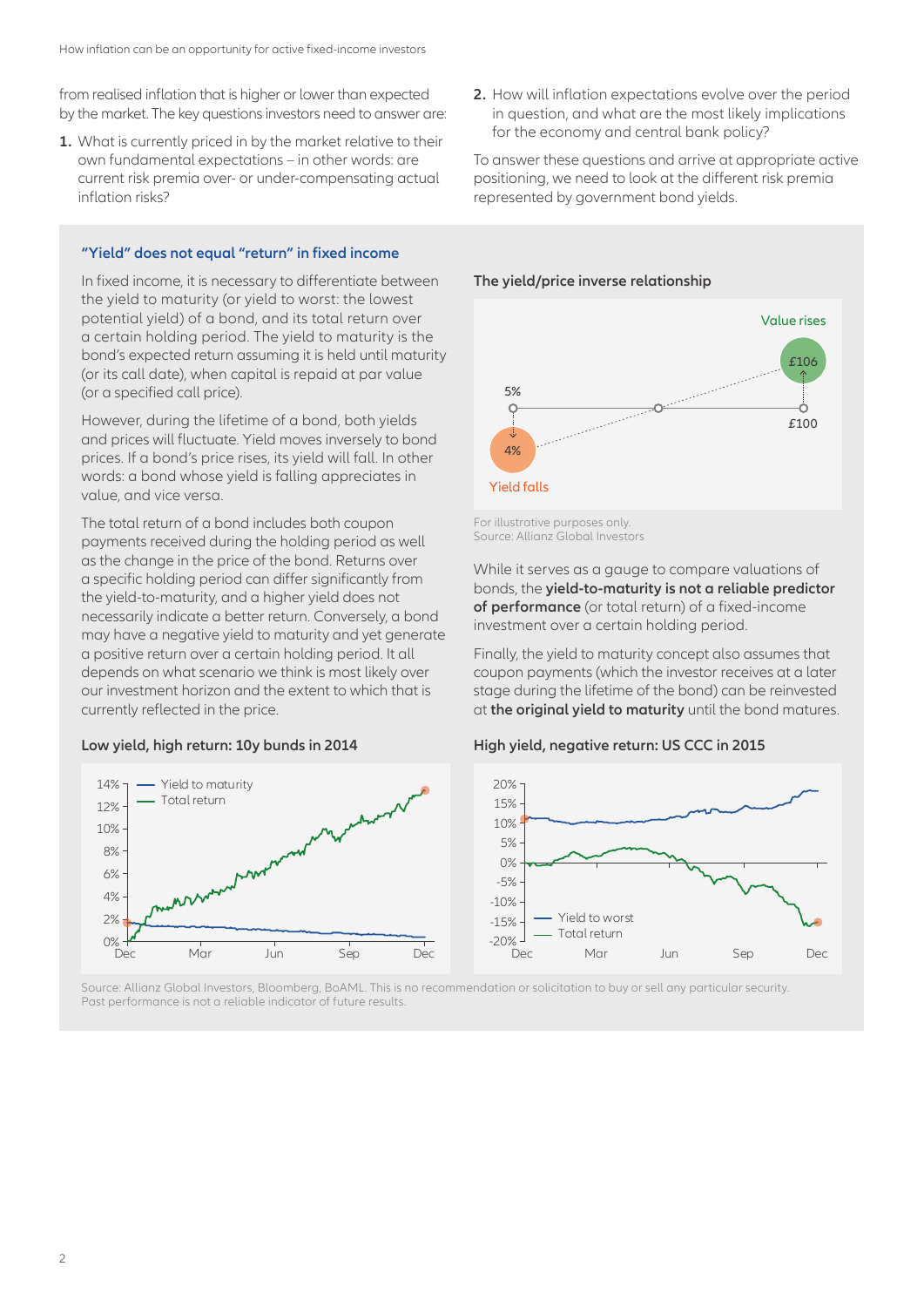#### **Breaking down government bond yields into components of risk premia**

For active fixed-income investors, two factors determine total return over their holding period:

- **1.** Carry, ie, income from interest or coupon payments from the bond or derivative (adjusted for accrued interest).
- **2.** Price changes.

A range of factors influence bond yields and the shape of yield curves. To understand these effects, it is helpful to decompose the yield on a bond into the various components of risk premia. When considering the yield of nominal government bonds, there are four key components to consider:<sup>1</sup>

- **– The real risk-free rate:** the remuneration for saving money rather than spending it for consumption. This contains expectations about economic growth and monetary policy.
- **– The real term premium:** the extra yield investors demand on longer-dated bonds to compensate them for unexpected changes in economic growth or monetary policy. Unfortunately, the term premium is not directly observable. One needs to model how much of the long-term yield represents expectations of the future path of short-term rates and how much reflects the term premium (ie, the residual of the model).
- **– The expected inflation rate:** market participants' expectation of the average annual rate of inflation, ie, the change in the underlying price index.
- **– The inflation risk premium:** the compensation for unexpected inflation volatility. Think of this as an insurance premium against unexpected moves.<sup>2</sup>
- **→**The sum of the real risk-free rate and the real term premium is the **real yield** – coupon income, expressed as a yield on the bond's price, after adjusting for inflation.
- **→**The sum of the expected inflation rate and the inflation risk premium is commonly referred to as the **"breakeven inflation rate"**. This is the average inflation rate over a set period, such that an investor would achieve the same return by either: **a**) using derivatives to lock in the average inflation rate based on current market expectations at the beginning of the transaction, or b) choosing to receive the actual rate of inflation as a variable cash flow for the period of the transaction.

Changes in expectations of how the four components of risk premia will evolve determine the direction of travel for nominal government bond yields. However, there can be offsetting effects where, for example, the real riskfree rate decreases while inflation expectations increase. In this case, the individual effects offset each other at the level of nominal yields.

Taken together, the four components – expressed as the real (government bond) yield plus the break-even inflation rate – make up the nominal government bond yield, as illustrated by the chart below:



1 For simplicity, we are looking at "default risk-free" government bonds here. For corporate bonds or any other issuer at risk of potential default, a credit risk premium and a liquidity premium must be added.

 $^{\rm 2}$  This premium is also difficult to observe directly – results vary across markets and models used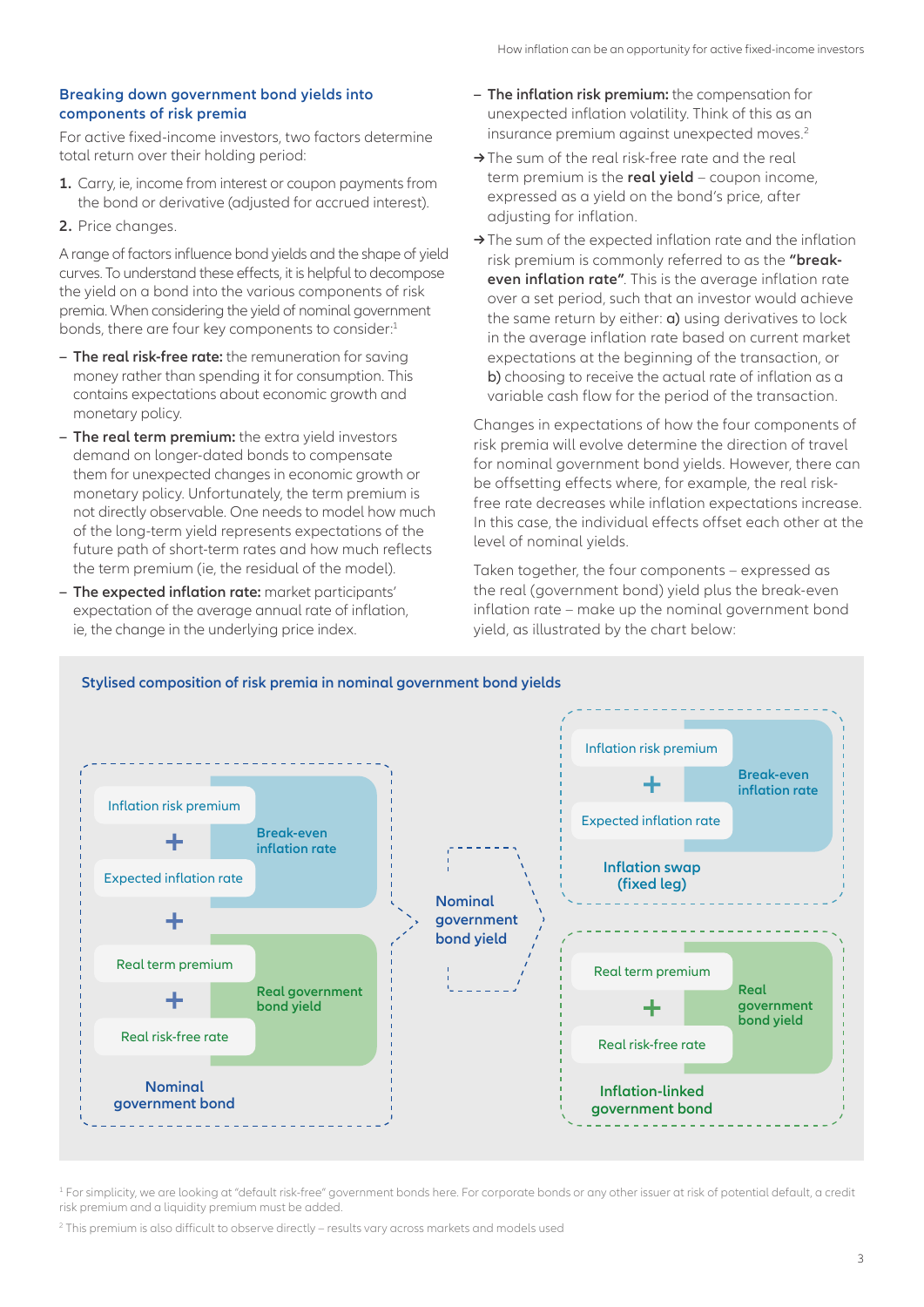### **Turning inflation expectations into active positions to generate alpha**

Once we have analysed the economic fundamental and technical backdrops, identified the current levels of these four risk premia components, and formed a view on how we think they will change over a given investment horizon, we need to transform this view into active positions. Depending on the mandate, these can either be absolute or relative to a benchmark.

Each of these components can be traded separately, using individual instruments or combinations of them. An active fixed-income manager can thus either take positions on nominal government bond yields, or on one or several of their risk premia, to generate returns.

- **–** Positions on **real government bond yields** can be taken directly using inflation-linked bonds. Most major economies have issued inflation-linked bonds with a wide range of maturities, generating real yield curves. As certain funds/mandates are not allowed to short physical bonds, a direct position towards rising real government bond yields requires derivatives. A short position in inflationlinked bonds can be replicated by going short the nominal government bond future plus an inflation swap where the investor receives the fixed leg (ie, the break-even inflation rate) and pays the floating leg (ie, realised inflation).
- **–** Although **real term premia** are not directly observable, positions on expected changes in real term premia can be taken via curve trades, where over- and underweights or long and short positions are taken on different parts of the yield curve (ie, different maturities).
- **–** The **break-even inflation rate** is the difference in yield between a nominal and an inflation-linked bond with the same issuer and maturity. Positions on break-even inflation rate changes can either be relative – by simply replacing nominal with inflation-linked bonds in a portfolio or vice versa – or outright via inflation swaps.
- **–** Options on inflation (inflation caps and floors) can be used to help hedge out the risk of an unexpected jump (or fall) in inflation. The option price is a measure for the **inflation risk premium.** Option markets can provide useful information on risk tolerance and market expectations, for example what it costs to hedge against the risk of deflation (ie, negative inflation via inflation floors with a strike at 0%).

#### **Real-world positioning examples:**

Let's now look at the behaviour of long-term US government bond yields over the past 18 months to see how active investors could have generated alpha from changes in inflation or risk premia more generally during this period.

The chart below shows the development of nominal 10-year US Treasury yields, 10-year US Treasury inflation-protected security (or TIPS) real yields since the beginning of 2020, and the difference between the two, ie, the 10-year US break-even inflation rate. We have divided the chart into six distinct periods, where the start of each period is marked by a change in trend of one or more components, requiring changes to active positioning. In the table that follows, we explain what market drivers prevailed in each of those periods, and which instruments and positions would have generated alpha.



**Chart: 10y US government bond yields (real and nominal) and break-even inflation**

Source: Allianz Global Investors.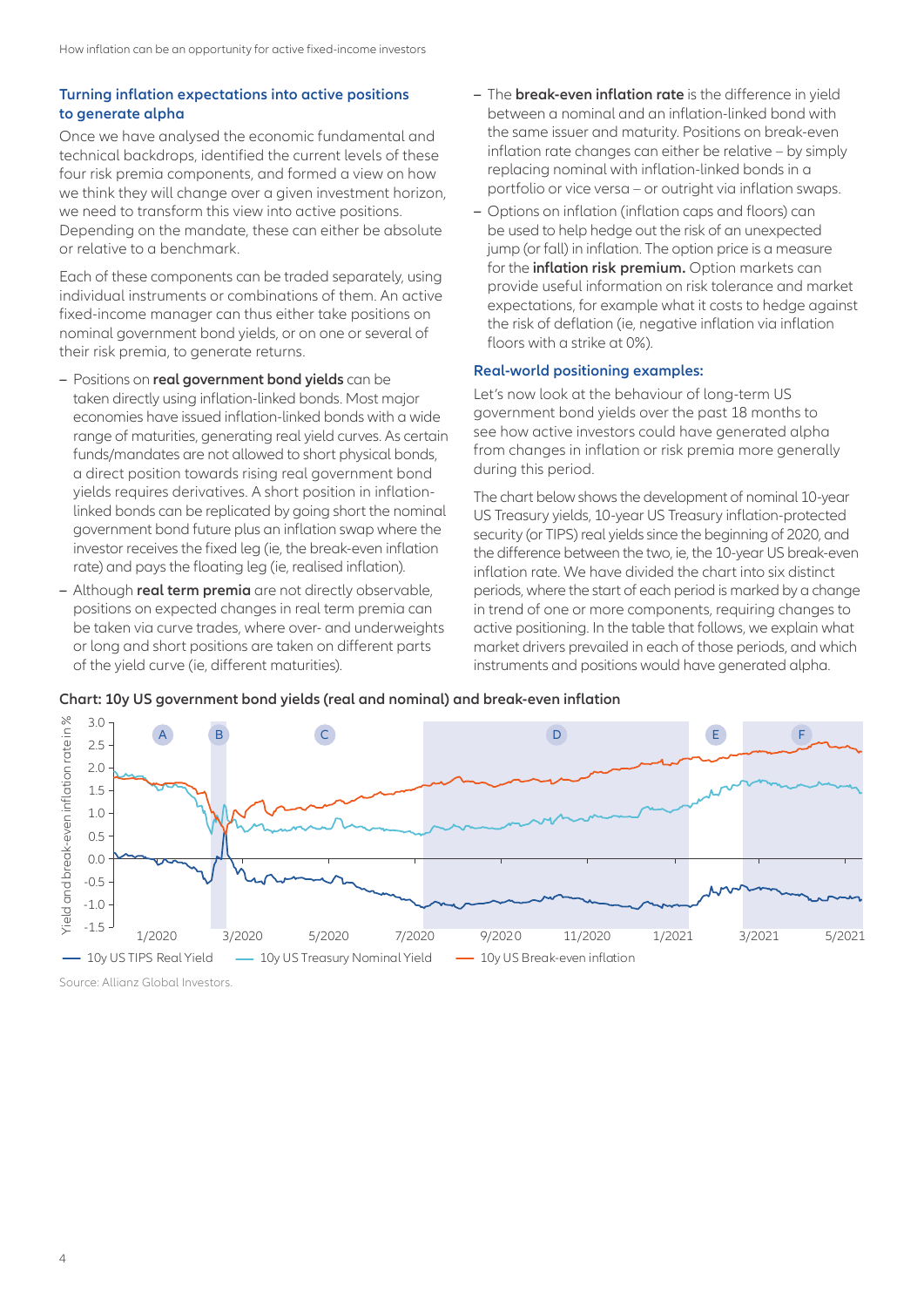#### **Period Yield changes Market drivers Instruments & positioning** 01/01/20 – 06/03/20 Real Yield **↓** Nominal Yield **↓** B/E inflation **↓** From the second half of February, as growth concerns rose, a flight to "safe-haven" assets led to a collapse of nominal yields and breakevens (as real yields decreased less than nominal yields) Long nominal government bonds Short inflation via inflation swaps (paying actual inflation, receiving the fixed leg) In relative terms: overweight nominal vs inflation-linked bonds. 07/03/20 – 19/03/20 Real Yield **↑** Nominal Yield **↑** B/E inflation **↓** At the peak of the crisis, investors needed to generate liquidity as quickly as possible, selling the most (and only) liquid parts of their portfolios: government bonds. Real yields rose sharply (much more than nominal yields since TIPS are less liquid and costlier for market makers to hold than nominal government bonds) and breakevens collapsed further. Short nominal government bond futures Short inflation via inflation swaps (paying actual inflation, receiving the fixed leg) In relative terms: overweight nominal vs inflation-linked bonds. 20/03/20 – 06/08/20 Real Yield **↓** Nominal Yield **→** B/E inflation **↑** Central banks' liquidity injections and enormous QE programme announcements calmed markets. Real yields moved back to mid-March levels and then decreased further over the summer towards their low point in early August. Nominal yields decreased only slightly and break-evens rose. Long inflation-linked bonds Long inflation via inflation swaps (receiving actual inflation, paying the fixed leg) In relative terms: overweight inflation-linked bonds vs nominal bonds. 07/08/20 – 10/02/21 Real Yield **→** Nominal Yield **↗** B/E inflation **↗** As long-term growth expectations stabilised, real yields moved sideways during the next half year (the term premium rose as shorter-term real yields shrank further on near-term growth fears due to renewed lockdowns). Inflation expectations continued to increase alongside nominal yields. Long inflation via inflation swaps (receiving actual inflation, paying the fixed leg) Short nominal government bond futures In relative terms: overweight inflation-linked bonds vs nominal bonds 11/02/21 – 19/03/21 Real Yield **↑** Nominal Yield **↑** B/E inflation **↗** Both real and nominal yields increased markedly between mid-Feb and mid-March. A large part of this move was driven by the real term premium whilst break-even inflation rates rose only slightly. Short nominal government bond futures Curve trade: short 10y vs long 5y (to benefit from a rising term premium) Long inflation via inflation swaps (receiving actual inflation, paying the fixed leg) In relative terms: overweight inflation-linked bonds vs nominal bonds 20/03/21 – 11/06/21 Real Yield **↘** Nominal Yield **↘** B/E inflation **→** Both nominal and real yields receded again (moving largely in parallel) whereas break-even inflation expectations went back to mid-March levels. Long nominal government bonds **A B C D E F**

#### **Market movements and corresponding positioning options to generate alpha**

#### **Conclusion**

Inflation erodes the real value of fixed nominal cash flows and is therefore one of the key risks for which bond holders want to be compensated. All else being equal, passive bond investors' return expectations deteriorate when inflation rises. But active managers can take a more nuanced perspective: bond yield fluctuations result from changes in the different risk premia. With the right toolkit and sufficient freedom of manoeuvre, fixed-income investors can generate returns from such volatility by gaining selective exposure to the different risk premia such as "expected inflation".

Understanding the drivers of government bond yields and how to use these tools are critical skills when the inflation outlook is uncertain, because they allow active managers to take advantage of both rising and falling inflation expectations. This can be accomplished either via direct investments in inflation or in combination with other risk premia, as part of a holistic approach to duration and curve positioning in government bonds. The yield drivers can shift quickly, requiring agile positioning to generate consistent outperformance.